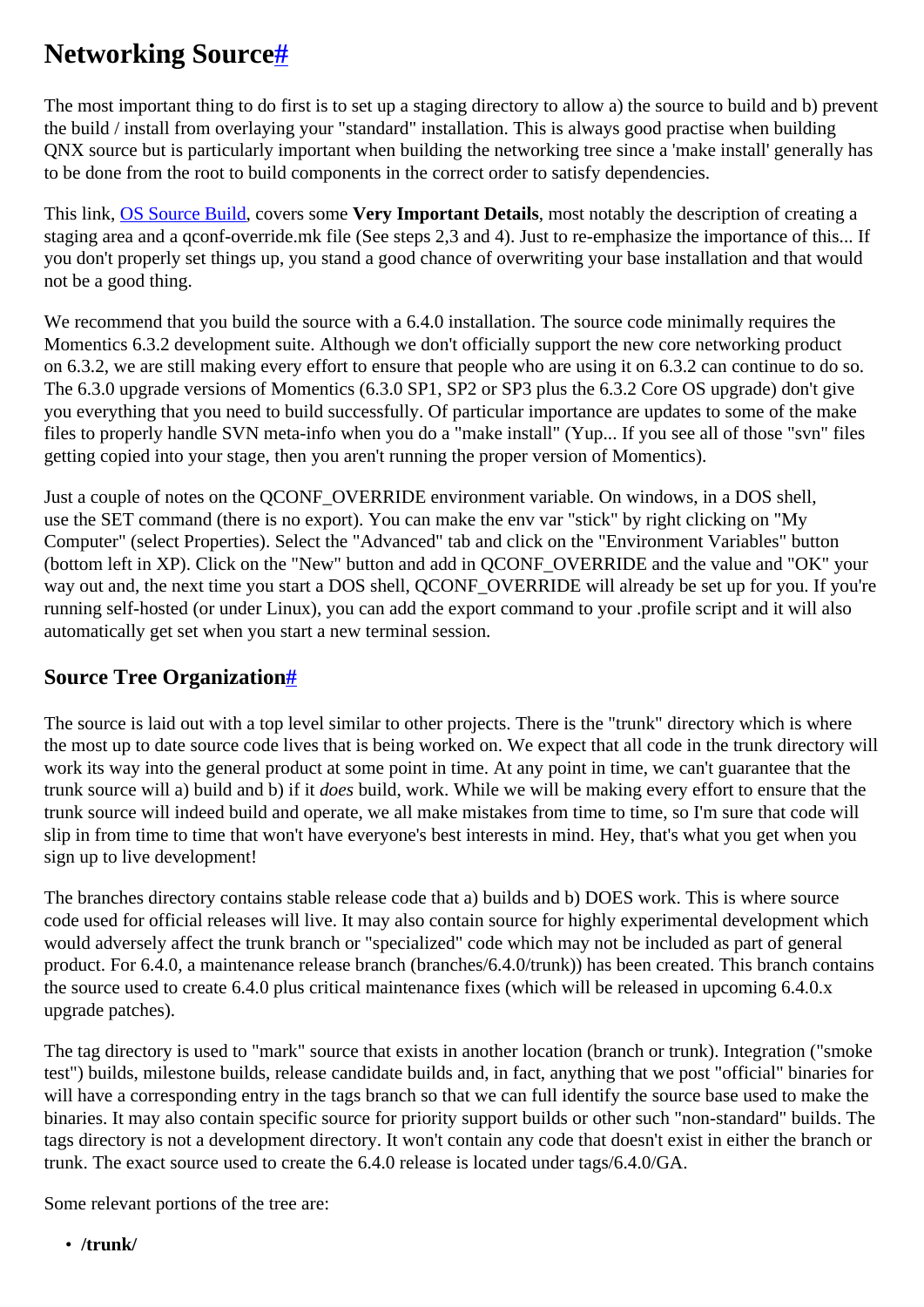- <sup>o</sup> **lib** Libraries
	- **crypto** OpensSSL libcrypto build files / directory
	- **ipsec** libipsec code from ipsec-tools
	- **nbutil** NetBSD utilities library (used for porting NetBSD code)
	- **pcap** Packet Capture library
	- **socket** Socket library for networking applications
	- **ssl** OpenSSL libopenssl build files / directory
	- **wlconfig** QNX WiFi configuration library abstraction layer
- <sup>o</sup> **services** Networking daemons and other service
- <sup>o</sup> **sys** Main code base for the stack
	- **dev** NetBSD ported drivers
	- **dev\_qnx** Native Drivers
	- **target** Stack build directories
	- **kern** -
	- **lib** Build directory for stack libraries
	- **lkm** stack "kernel" modules
		- **net**
			- **pf** Packet Filter build directory
	- **lsm** stack "shared object" modules
		- **autoip** Auto IP configuration module
		- **qnet** QNET / Transparent Distributed Processing source
		- **nraw** Sample resource manager / filter implementation showing how to filter raw packets out of the stack
	- **net**
	- **net80211** WiFi layer stack source
	- **netinet**
	- **netipsec** I~PSec stack source
	- **netkey**
	- **secmodel**
- <sup>o</sup> **utils** Networking utilities (Grouped alphabetically)

## <span id="page-1-0"></span>**How do I get the source?[#](#page-1-0)**

The source code is available on the Networking repository located on [http://community.qnx.com/sf/scm/do/](http://community.qnx.com/sf/scm/do/listRepositories/projects.networking/scm) [listRepositories/projects.networking/scm](http://community.qnx.com/sf/scm/do/listRepositories/projects.networking/scm)

To download the lateste source code into your source directory:

**svn checkout --username <userid> [http://community.qnx.com/svn/repos/core\\_networking/trunk](http://community.qnx.com/svn/repos/core_networking/trunk)**

Where **<userid>** is the email address used to create your account on the QNX site.

To check out the 6.4.0 GA release branch source, use

**svn checkout --username <userid> [http://community.qnx.com/svn/repos/core\\_networking/tags/6.4.0/GA](http://community.qnx.com/svn/repos/core_networking/tags/6.4.0/GA)**

To check out the 6.4.0 maintenance branch source (which includes critical fixes to the GA release), use

**svn checkout --username <userid> [http://community.qnx.com/svn/repos/core\\_networking/branches/6.4.0/](http://community.qnx.com/svn/repos/core_networking/branches/6.4.0/trunk) [trunk](http://community.qnx.com/svn/repos/core_networking/branches/6.4.0/trunk)**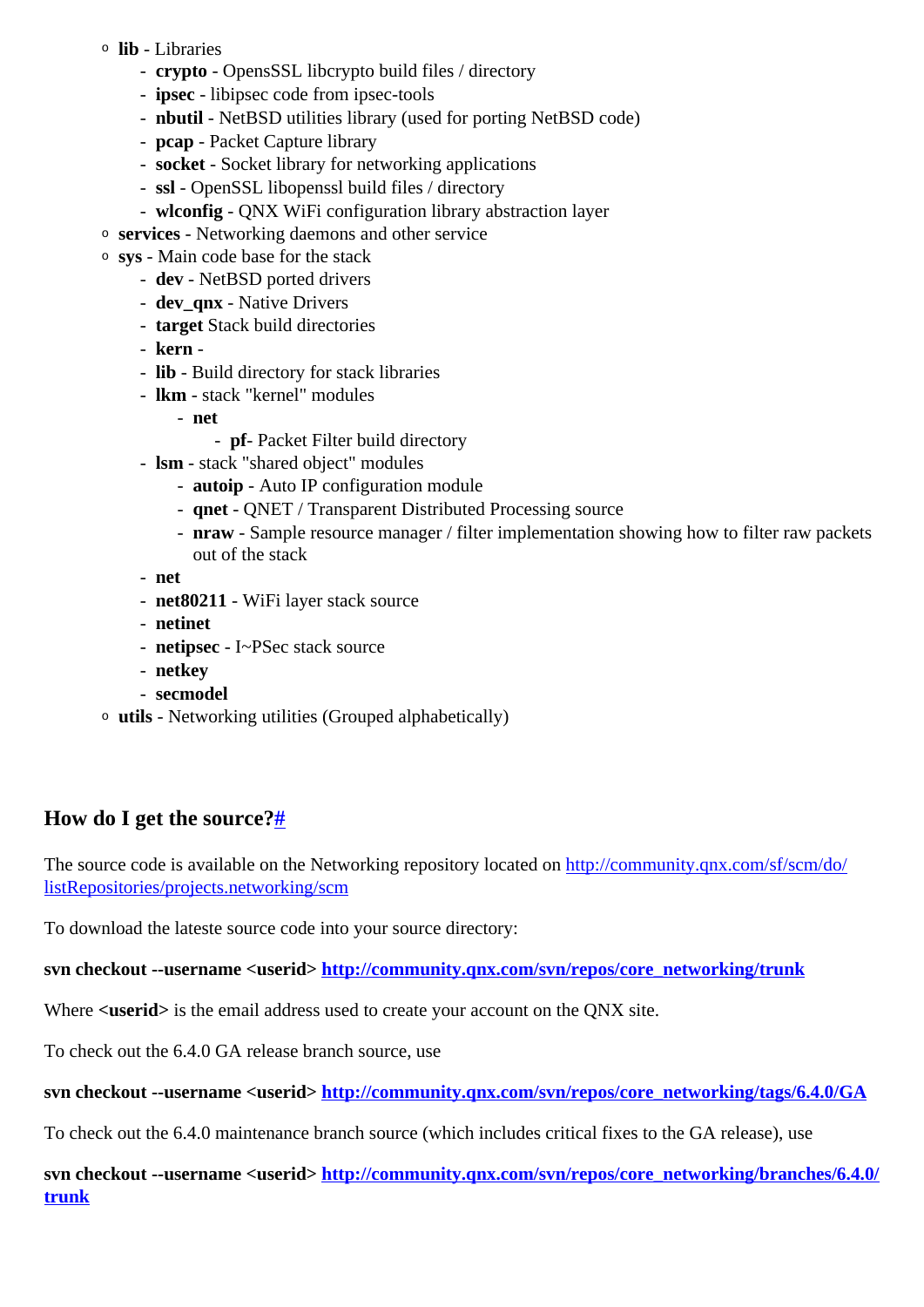#### <span id="page-2-0"></span>**But where's the io-net code?[#](#page-2-0)**

The io-net code is in "maintenance only" mode with no new features planned as part of a GA release. We will continue to be doing maintenance patches as required, but new features and networking capabilities are being released in the Core Network 6.4 version of the stack. As such, the source to io-net and related protocols will not be part of this project.

## <span id="page-2-1"></span>**How do I build the source[?#](#page-2-1)**

### **If you don't properly create a staging area and suitable qconf-override.mk file, you risk the chance of corrupting your standard installation. ("What I tell you three times is true." : Lewis Carroll)**

#### **All versions prior to 6.4.2**

The latest <unistd.h> is needed for the getpeereid() prototype. This can be obtained by doing a 'make hinstall' of lib/c from the [core os project](http://community.qnx.com/sf/sfmain/do/viewProject/projects.core_os). Alternatively you can add it manually to the version in your staging area.

#### **Neutrino 6.3.2**

If you haven't already done so, install the [srcversion patch](http://community.qnx.com/sf/frs/do/viewRelease/projects.core_os/frs.srcversion_patch.srcversion_patch_for_6_3_2) for QNX 6.3.2 from the download section of the core os project as root.

# cd \$QNX\_TARGET/../.. # tar -xpf srcversion-patch-6.3.2.tar

From the trunk directory of where you have the core\_networking repo checked out:

• make install

Or if you prefer:

• make CPULIST=x86 install

#### **Neutrino 6.4.0**

If you haven't already done so, install the **[srcversion patch](http://community.qnx.com/sf/frs/do/viewRelease/projects.core_os/frs.srcversion_patch.srcversion_patch_for_6_4_0)** for QNX 6.4.0 from the download section of the core os project as root.

# cd \$QNX\_TARGET/../.. # tar -xpf srcversion-patch-6.4.0.tar

On a 6.4.0 system, you need to specify the CPU variants since support for some of the CPU architectures was deprecated. To build all supported targets, type:

• make CPULIST="x86 ppc arm sh" install

That's it! All the associated header files for the build and binaries created will get installed in your staging directory.

**One important point to note:** Some of the utilities (e.g. "ping") need to have root privileges in order to run (they do things like open raw sockets, for example). In order for these utilities to be given proper permissions under QNX or Linux you need to change the "op" utility to be "suid" (i.e. run at the privilege level of the owning user). By default in Neutrino, op is owned by root but isn't setuid since this is considered to be a security issue. To do this on Neutrino, log in as root and simply "chmod u+s /usr/bin/op" (on Linux, you need to figure out where the "op" utility lives). The other thing that you can do is perform the initial "make install" as a standard user (to ensure that your staging area is properly set up and that the install isn't going to